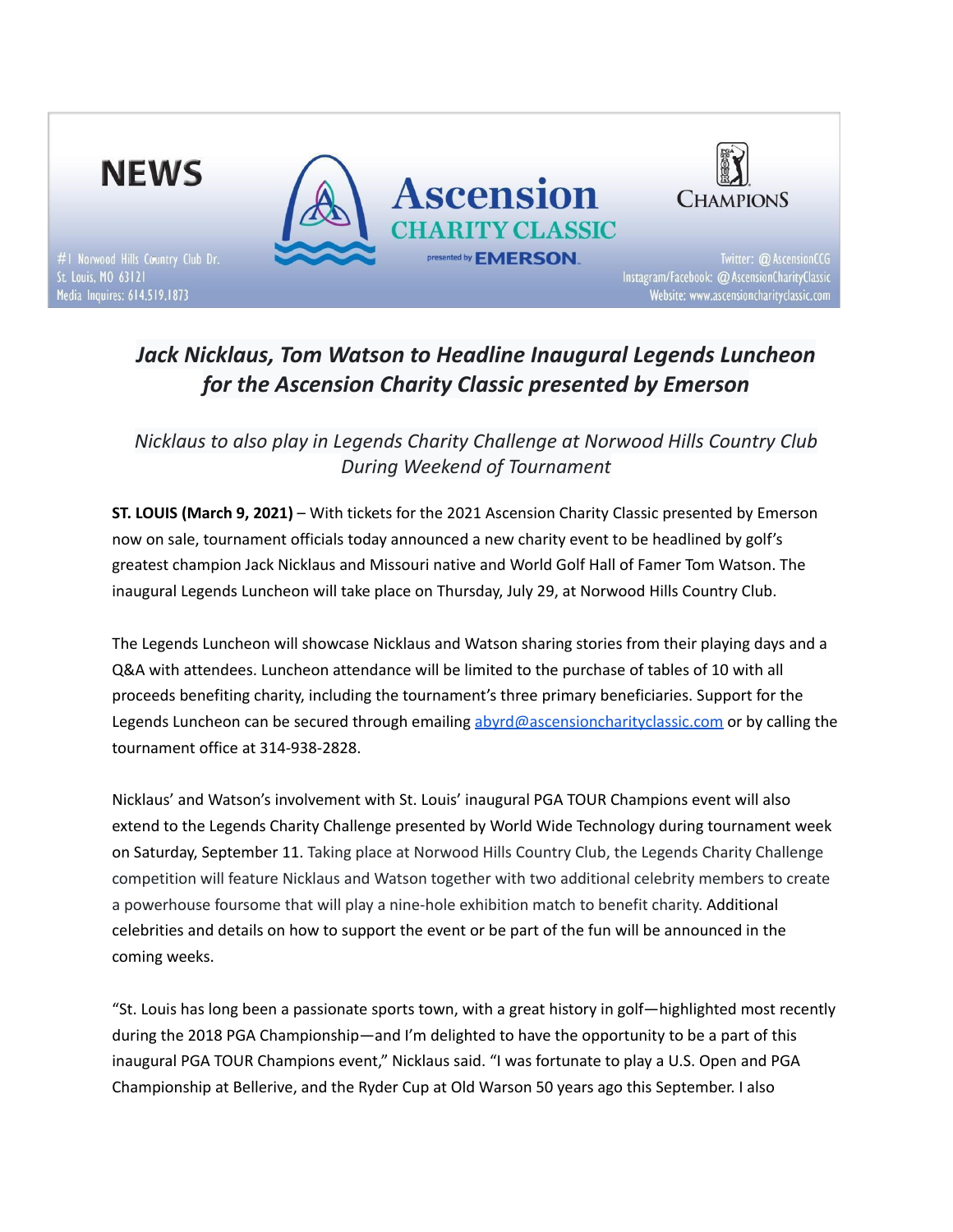competed as defending champion in the 1960 United States Amateur Championship at St. Louis Country Club. I look forward to being back to St. Louis in September as a part of this senior event at Norwood Hills, and joining Tom Watson in July for the Legends Luncheon. Outside of having professional golf return to St. Louis—which is good for both the region and PGA TOUR Champions—I applaud the event's mission to give back to and enhance the north St. Louis community."

"There is a special connection I have with Norwood Hills Country Club through my good friend and long-time caddie, Bruce Edwards," said Watson. "I am very much looking forward to joining the great Jack Nicklaus for the Legends Luncheon and the Celebrity Challenge on Saturday, September 11<sup>th</sup>. The Ascension Charity Classic presented by Emerson is going to be a great addition to the St. Louis sports scene. The fans will love watching all the great players, the players will enjoy everything St. Louis and Norwood Hills have to offer and the tournament is going to make a positive charitable impact within North County."

The first playing of the Ascension Charity Classic presented by Emerson is set for the week of Sept. 6-12 after being forced to reschedule from October 2020 due to the global COVID-19 pandemic.

Tickets for the tournament can be purchased at [ascensioncharityclassic.com](https://www.ascensioncharityclassic.com/). Two types of weekly admission options are available, a Clubhouse Ticket as well as a Grounds Ticket. Daily tickets are also offered. Tickets start at \$20, and kids 16 and under can attend for free with a ticketed adult. Please note that should the tournament be hosted without fans because of the continued impact of the pandemic, ticket holders will receive a full refund.

Several charities have been identified as beneficiaries of the Ascension Charity Classic and its coinciding events, including Marygrove, a residential facility for children and teens; the Urban League of Metropolitan St. Louis; and Boys & Girls Clubs of Greater St. Louis.

"It's such a thrill and honor to have the greatest golfer of all-time, Jack Nicklaus, help kick off the inaugural Ascension Charity Classic presented by Emerson, and to be joined by eight-time major winner and Missouri native Tom Watson will make this a truly special event," said Nick Ragone, Executive Vice President and Chief Marketing Officer for Ascension.

The Ascension Charity Classic presented by Emerson will be one of the premier Regular Season events on PGA TOUR Champions in 2021, which will give way to the Charles Schwab Cup Playoffs – a season-ending, three tournament series used to determine the TOUR's season-long champion. Due to the circumstances related to the COVID-19 pandemic, PGA TOUR Champions has combined its tournaments in 2020 and 2021 to form one season, and the next Charles Schwab Cup champion will be crowned in November 2021 at the Charles Schwab Cup Championship.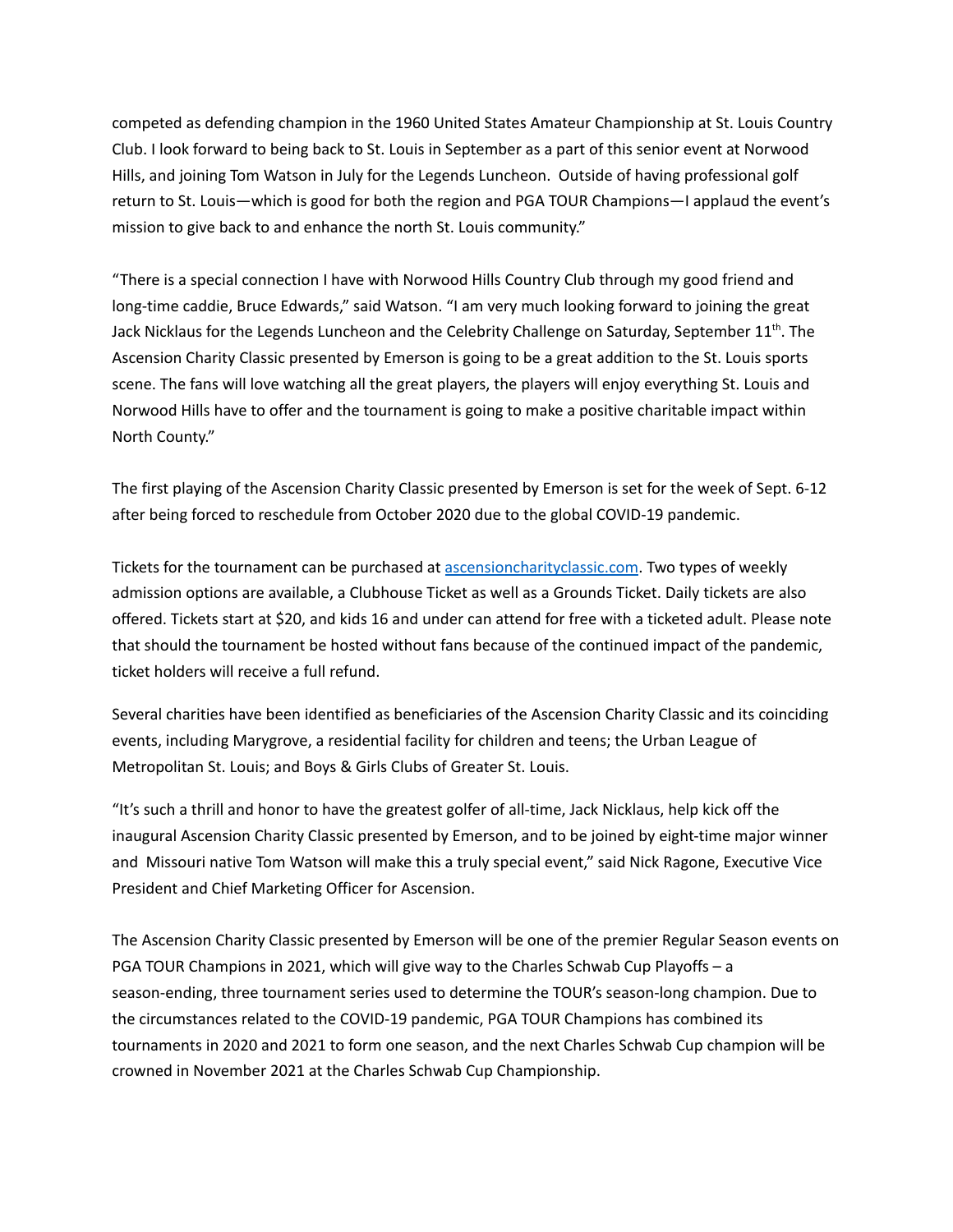Recent PGA TOUR Champion winners include "rookie" sensations Jim Furyk and Phil Mickelson. Both are members of an exclusive club of only three players to win their first two PGA TOUR Champions starts. Other winners from last season include names like Darren Clarke, Ernie Els, Miguel Angel Jimenez, and Bernhard Langer.

All three rounds of the Ascension Charity Classic presented by Emerson will be broadcast on Golf Channel. Internationally, telecasts air in excess of 170 countries and territories, reaching more than 340 million potential households, and distributed in 15+ markets via GOLFTV.

For more information about the Ascension Charity Classic presented by Emerson, including ticket, pro-am and hospitality availability, visit the Ascension Charity Classic website at [ascensioncharityclassic.com.](http://www.ascensioncharityclassic.com) For the latest news and updates on social media, follow the tournament on Twitter at @ascensionccg, on Facebook at facebook.com/ascensioncharityclassic and Instagram at @ascensioncharityclassic.

## **About Ascension Charity Classic presented by Emerson**

The Ascension Charity Classic presented by Emerson is an official event on the PGA TOUR Champions operated by Tournaments for Charity, a 501 (c) 3 non-profit entity. This 54-hole stroke play golf tournament features 81 PGA TOUR Champions professionals competing for a \$2 million purse at historic Norwood Hills Country Club in St. Louis, Missouri. The event is designed to showcase the best golf on the PGA TOUR Champions for the enjoyment of spectators and to benefit local charities in the North St. Louis County area and beyond. All three official rounds will be internationally televised on the Golf Channel. For more information, visit [ascensioncharityclassic.com.](http://www.ascensioncharityclassic.com)

#### **About Ascension**

Based in St. Louis, Ascension is the largest non-profit and Catholic health system in the U.S., with more than 160,000 associates and 2,600 sites of care across 19 states and the District of Columbia. In keeping with the organization's mission to deliver compassionate, personalized care to all, with special attention to persons living in poverty and those most vulnerable, all proceeds from the Ascension Charity Classic tournament will be donated to local non-profits. Last year, Ascension provided \$2.4 billion in care of persons living in poverty and other community benefit programs across the country.

#### **About Emerson**

Emerson (NYSE: EMR), headquartered in St. Louis, Missouri (USA), is a global technology and engineering company providing innovative solutions for customers in industrial, commercial and residential markets. Our Automation Solutions business helps process, hybrid and discrete manufacturers maximize production, protect personnel and the environment while optimizing their energy and operating costs. Our Commercial & Residential Solutions business helps ensure human comfort and health, protect food quality and safety, advance energy efficiency and create sustainable infrastructure. For more information visit [Emerson.com.](https://urldefense.proofpoint.com/v2/url?u=http-3A__www.emerson.com_&d=DwMFAg&c=9wxE0DgWbPxd1HCzjwN8Eaww1--ViDajIU4RXCxgSXE&r=AGkW0IVBuNxnl58hqatvEo-gca2ys_bTzUMIHAcD6u7cOik4ICTsasiEBbGJMwys&m=HP9BeTt8Saj00q9dgt1t-D6WoQ6xpeG4FLzskKmBo7g&s=epHYtC4-xQZDX2Ykly2vSHmbkfSVreLw5XAV3YBt3ss&e=)

#### **About PGA TOUR Champions**

PGA TOUR Champions is a membership organization of professional golfers 50 and older, including 33 members of the World Golf Hall of Fame. The Tour's mission is to provide financial opportunities for its players, entertain and inspire its fans, deliver substantial value to its partners, create outlets for volunteers to give back and generate significant charitable and economic impact in tournament communities. All events are televised in the United States, with most receiving complete coverage on Golf Channel, the exclusive cable-television partner of PGA TOUR Champions. Internationally, telecasts air in excess of 170 countries and territories, reaching more than 340 million potential households, and distributed in 15+ markets via GOLFTV. Follow PGA TOUR Champions online at PGATOUR.com, at facebook.com/PGATOURChampions, on Twitter @ChampionsTour and on Instagram @pgatourchampions.